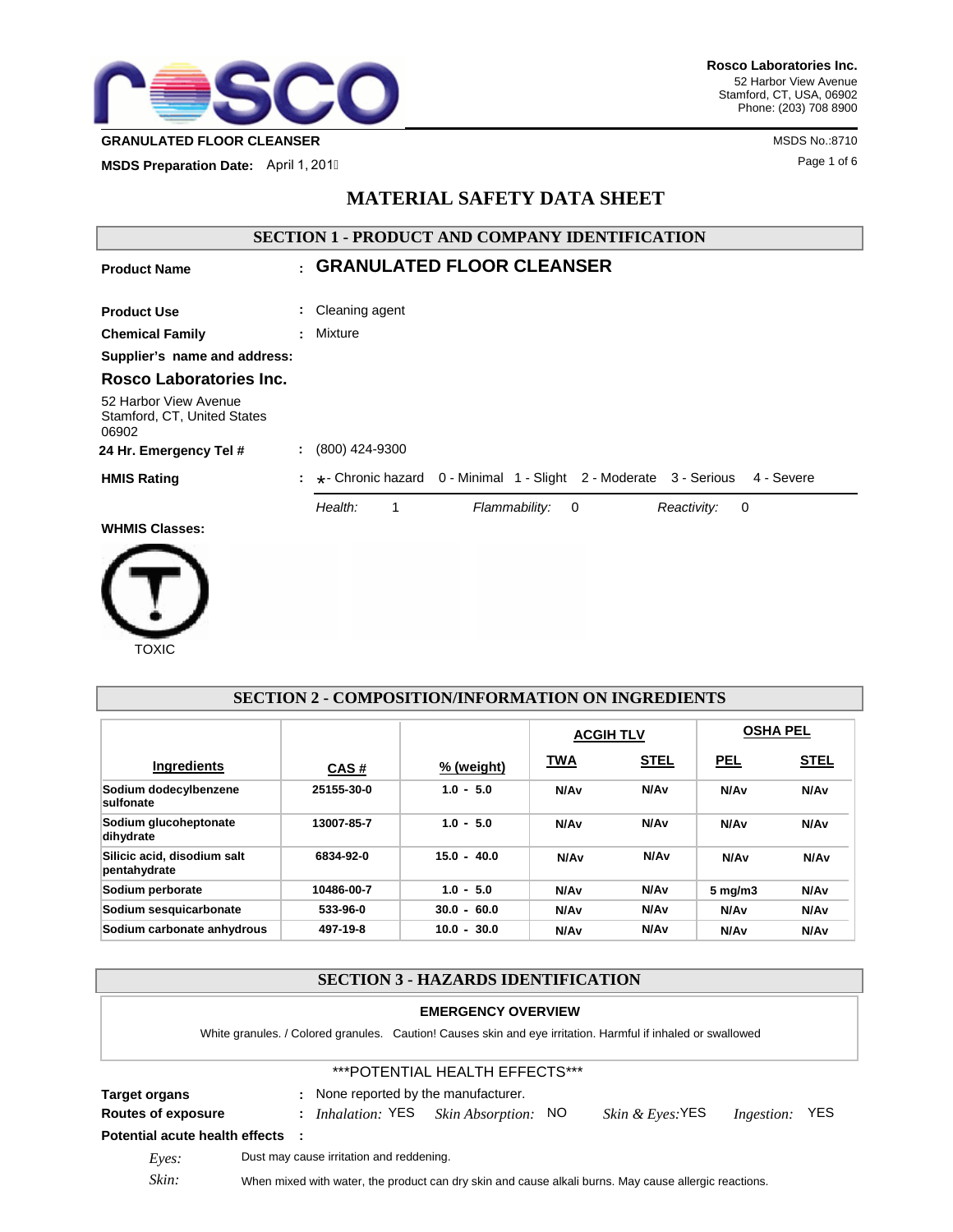

## **GRANULATED FLOOR CLEANSER** MSDS No.:8710

**MSDS Preparation Date:** April 1, 2011

| <i>Inhalation:</i>                      | Shortness of breath. Wheezing. Sputum production. May cause irritation to upper respiratory system.                                                                                                         |  |  |  |
|-----------------------------------------|-------------------------------------------------------------------------------------------------------------------------------------------------------------------------------------------------------------|--|--|--|
| <i>Ingestion:</i>                       | Do not ingest. Ingestion may cause severe burns to the mucous membranes of the digestive tract.                                                                                                             |  |  |  |
| <b>Potential chronic health effects</b> |                                                                                                                                                                                                             |  |  |  |
|                                         | May cause respiratory irritation. Prolonged exposure may cause dermatitis (rash) and<br>sensitization.                                                                                                      |  |  |  |
|                                         | Medical conditions aggravated by overexposure                                                                                                                                                               |  |  |  |
|                                         | : Respiratory disorders                                                                                                                                                                                     |  |  |  |
| <b>Additional health hazards</b>        | : None reported by the manufacturer.                                                                                                                                                                        |  |  |  |
|                                         | <b>Potential environmental effects</b>                                                                                                                                                                      |  |  |  |
|                                         | : None reported by the manufacturer.                                                                                                                                                                        |  |  |  |
|                                         | <b>SECTION 4 - FIRST AID MEASURES</b>                                                                                                                                                                       |  |  |  |
| <b>Inhalation</b>                       | If inhaled, move to fresh air. If irritation persists, seek prompt medical attention.                                                                                                                       |  |  |  |
| <b>Skin contact</b>                     | Wash affected areas with soap and water. Remove contaminated clothing. Launder clothing<br>If irritation persists, seek prompt medical attention.<br>before reuse.                                          |  |  |  |
| Eye contact                             | : Immediately flush eyes with plenty of water for at least 15 minutes. Consult a physician.                                                                                                                 |  |  |  |
| Ingestion                               | Seek immediate medical attention/advice. Never give anything by mouth to an unconscious<br>person. Call a physician or Poison Control Centre immediately. Do not induce vomiting<br>without medical advice. |  |  |  |
| <b>Notes For Physician</b>              | : Treat symptomatically.                                                                                                                                                                                    |  |  |  |

| Fire hazards/conditions of flammability                             |                                                      |                                                                                              |            |
|---------------------------------------------------------------------|------------------------------------------------------|----------------------------------------------------------------------------------------------|------------|
|                                                                     | : Not flammable under normal conditions of handling. |                                                                                              |            |
| Flammability classification (OSHA 29 CFR 1910.1200)                 |                                                      |                                                                                              |            |
|                                                                     | : Not flammable.                                     |                                                                                              |            |
| <b>Flash point</b>                                                  | $\cdot$ N/Ap                                         |                                                                                              |            |
| <b>Flash point Method</b>                                           | : $N/Ap$                                             | <b>Auto-ignition temperature</b>                                                             | : N/Av     |
| Lower flammable limit (% by vol.)                                   |                                                      | Upper flammable limit (% by vol.)                                                            |            |
|                                                                     | : $N/Ap$                                             |                                                                                              | N/Ap<br>۰. |
| Suitable extinguishing media                                        |                                                      |                                                                                              |            |
|                                                                     | carbon dioxide and dry chemical.                     | : Use media suitable to the surrounding fire such as water fog or fine spray, alcohol foams, |            |
| Explosion data: Sensitivity to mechanical impact / static discharge |                                                      |                                                                                              |            |
|                                                                     | handling.                                            | : Not sensitive to static discharge or mechanical impact under normal conditions of use and  |            |
| Special fire-fighting procedures/equipment                          |                                                      |                                                                                              |            |
|                                                                     |                                                      | : Firefighters should wear self-contained breathing apparatus (SCBA).                        |            |
| <b>Hazardous combustion products</b>                                |                                                      |                                                                                              |            |
|                                                                     | None known or reported by the manufacturer.          |                                                                                              |            |
| <b>Oxidizing properties</b>                                         | None.                                                |                                                                                              |            |

|                                  | <b>SECTION 6 - ACCIDENTAL RELEASE MEASURES</b>                                                                                                                                                                                                                      |
|----------------------------------|---------------------------------------------------------------------------------------------------------------------------------------------------------------------------------------------------------------------------------------------------------------------|
| <b>Personal precautions</b>      | : Wear suitable protective clothing (see Section 8). Avoid breathing dust.                                                                                                                                                                                          |
| <b>Environmental precautions</b> | : If necessary, dike well ahead of the spill to prevent runoff into drains, sewers, or any natural<br>waterway or drinking supply.                                                                                                                                  |
| Spill response/cleanup           | : Avoid and control operations which create dust. Avoid breathing dust. Dispose in<br>accordance with all applicable federal, state, provincial and local regulations. Contact your<br>local, state, provincial or federal environmental agency for specific rules. |
| <b>Containment</b>               | : Pick up and arrange disposal without creating dust.                                                                                                                                                                                                               |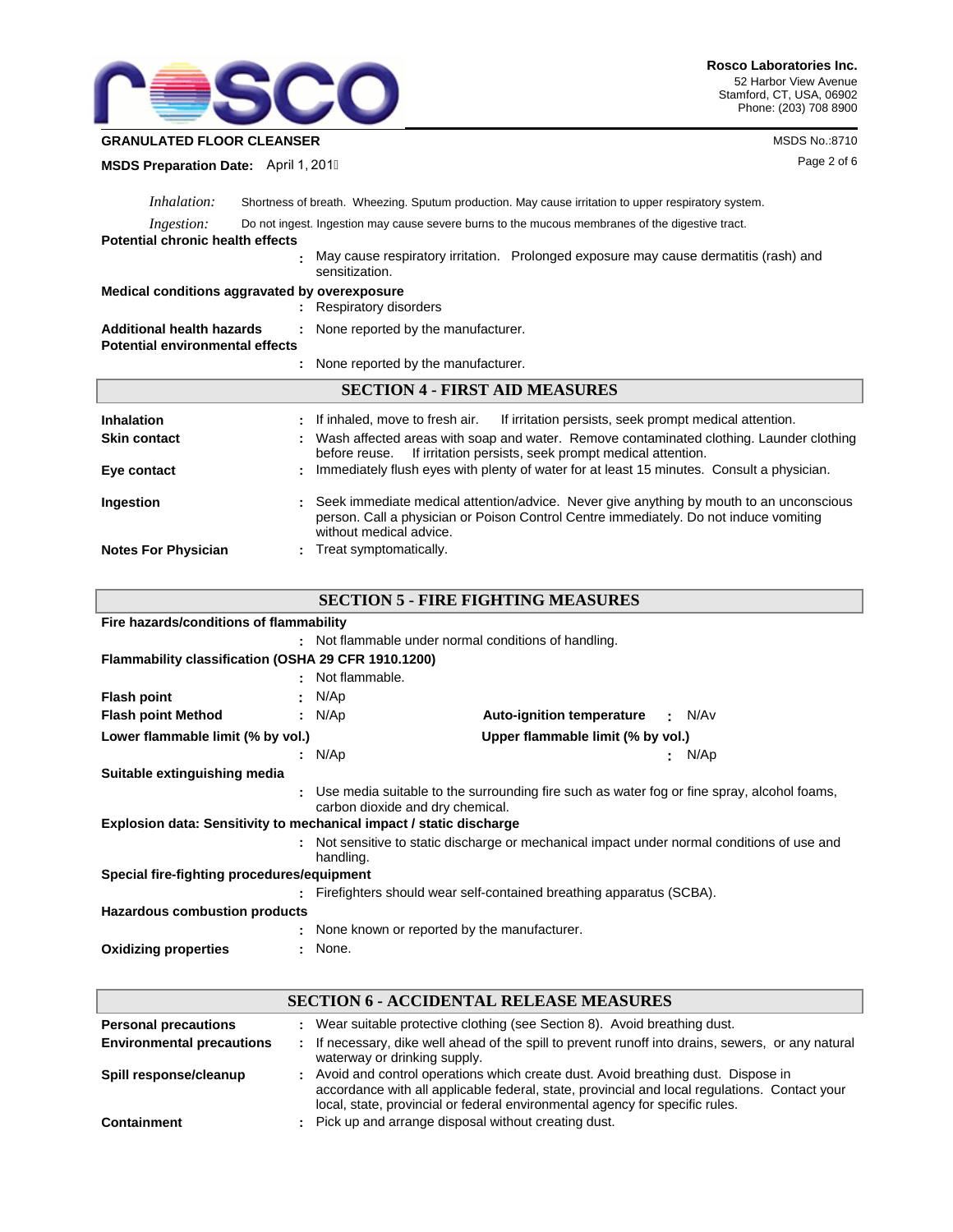

**MSDS Preparation Date:** April 1, 2011

|                                       | <b>SECTION 7 - HANDLING AND STORAGE</b>                                                                      |
|---------------------------------------|--------------------------------------------------------------------------------------------------------------|
| Safe Handling procedures              | : Avoid breathing dust. Avoid and control operations which create dust. Avoid contact with<br>skin and eyes. |
| Storage requirements                  | : Store in a cool, dry, well-ventilated area.                                                                |
| Incompatible materials                | : Strong oxidizing agents and acids.                                                                         |
| Special packaging materials           |                                                                                                              |
|                                       | : Liquid-proof glass, plastic or non-corrodible metal containers are recommended.                            |
|                                       | <b>SECTION 8 - EXPOSURE CONTROLS AND PERSONAL PROTECTION</b>                                                 |
| Ventilation and engineering measures  |                                                                                                              |
|                                       | : Use adequate ventilation in volume and pattern to maintain levels below those listed in<br>Section II.     |
| <b>Respiratory protection</b>         | : Wear NIOSH approved dust masks.                                                                            |
| <b>Skin protection</b>                | Wear impervious gloves, such as neoprene or nitrile rubber.                                                  |
| Eye / face protection                 | : Safety glasses with side-shields or chemical splash goggles.                                               |
| Other protective equipment            |                                                                                                              |
|                                       | Emergency showers and eyewash facilities should be nearby.                                                   |
| <b>General hygiene considerations</b> |                                                                                                              |
|                                       | Upon completion of work, wash hands before eating, drinking, smoking or use of toilet<br>facilities.         |

|                                                             |                  | <b>SECTION 9 - PHYSICAL AND CHEMICAL PROPERTIES</b> |                          |
|-------------------------------------------------------------|------------------|-----------------------------------------------------|--------------------------|
| <b>Physical state</b>                                       | : Solid          | Appearance                                          | : White/colored granules |
| Odor                                                        | : Not available. | <b>Odor threshold</b>                               | : Not available.         |
| рH                                                          | : Not available. |                                                     |                          |
| <b>Boiling point</b>                                        | : Not available. | <b>Specific gravity</b>                             | : 1.2                    |
| <b>Melting/Freezing point</b>                               | : Not available. | Coefficient of water/oil distribution               |                          |
|                                                             |                  |                                                     | : Not available.         |
| Vapor pressure (mmHq $@$ 20 $^{\circ}$ C / 68 $^{\circ}$ F) |                  | Solubility in water                                 | : Soluble                |
|                                                             | : Not available. |                                                     |                          |
| Vapor density $(Air = 1)$                                   | : Not available. | Evaporation rate (n-Butyl acetate $= 1$ )           |                          |
|                                                             |                  |                                                     | : Not available.         |
| Volatile organic Compounds (VOC's) (lbs/gal; g/l)           |                  | Volatiles (% by weight)                             | : Not available.         |
|                                                             | : Not available. |                                                     |                          |
| <b>Viscosity</b>                                            | Not available.   |                                                     |                          |
| <b>Special Remarks On Fire Hazards</b>                      |                  |                                                     |                          |

Not flammable under normal conditions of use. **:**

# **SECTION 10 - REACTIVITY AND STABILITY DATA**

| <b>Stability and reactivity</b>               |   | : Stable under recommended storage conditions. |
|-----------------------------------------------|---|------------------------------------------------|
| Hazardous polymerization                      |   | Will not occur.                                |
| <b>Conditions to avoid</b>                    |   | None.                                          |
| <b>Materials To Avoid And Incompatibility</b> |   |                                                |
|                                               |   | : Strong oxidizing agents and acids.           |
| Hazardous decomposition products              |   |                                                |
|                                               | ÷ | None reported by the manufacturer.             |

# **SECTION 11 - TOXICOLOGICAL INFORMATION**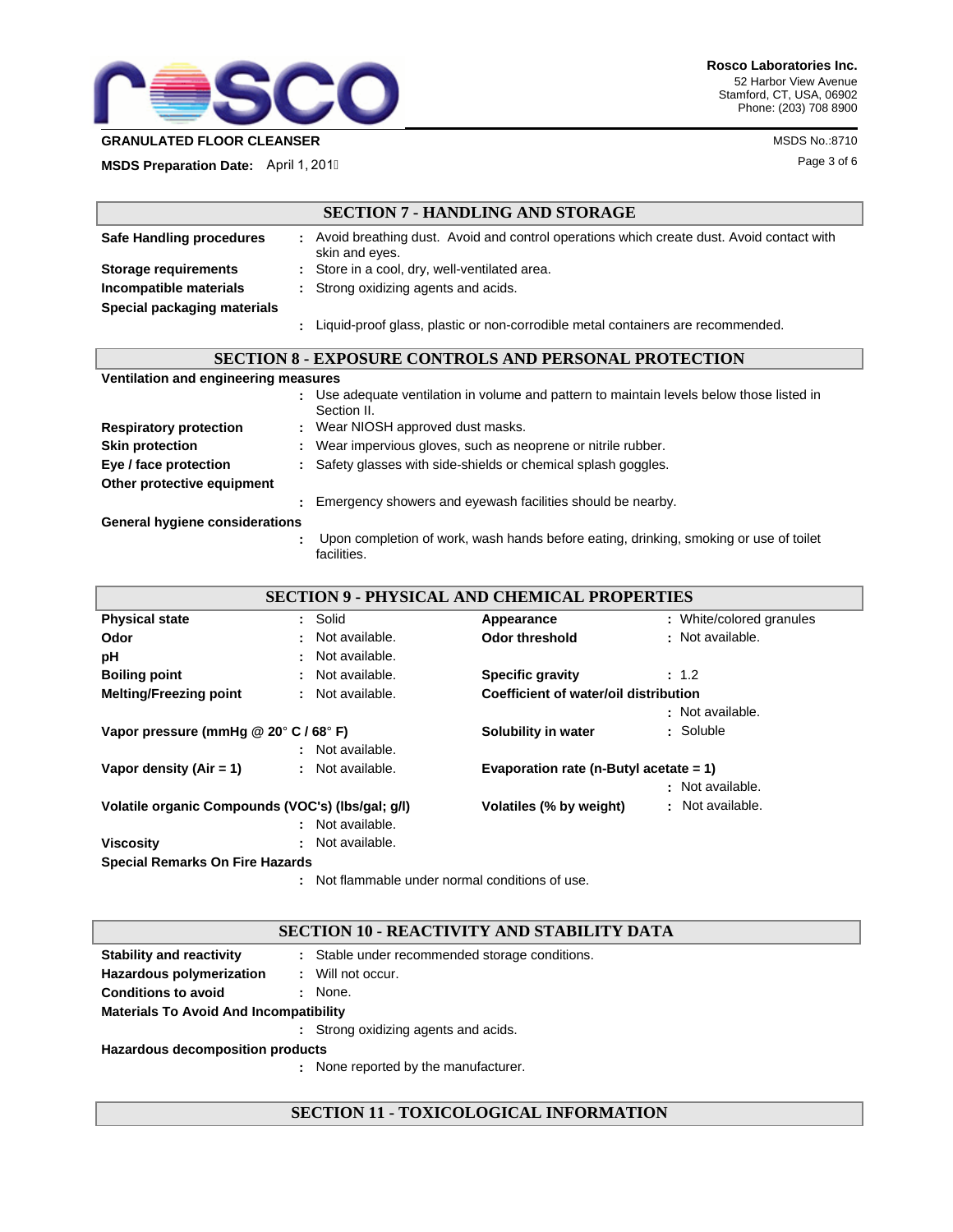

**Rosco Laboratories Inc.** 52 Harbor View Avenue Stamford, CT, USA, 06902 Phone: (203) 708 8900

**MSDS Preparation Date:** April 1, 2011

|                                                                                        | $LC_{50}(4hr)$                                                                                                                                        | $LD_{50}$                                                            |        |
|----------------------------------------------------------------------------------------|-------------------------------------------------------------------------------------------------------------------------------------------------------|----------------------------------------------------------------------|--------|
| <b>Ingredients</b>                                                                     | <u>inh, rat</u>                                                                                                                                       | oral                                                                 | dermal |
| Sodium dodecylbenzene<br>sulfonate                                                     | N/A <sub>v</sub>                                                                                                                                      | 438 mg/kg (rat)                                                      | N/Av   |
| Sodium glucoheptonate<br>dihydrate                                                     | N/Av                                                                                                                                                  | N/Av                                                                 | N/Av   |
| Silicic acid, disodium salt<br>pentahydrate                                            | N/Av                                                                                                                                                  | 600 mg/kg                                                            | N/Av   |
| Sodium perborate                                                                       | N/Av                                                                                                                                                  | 1200 mg/kg                                                           | N/Av   |
| Sodium sesquicarbonate                                                                 | N/Av                                                                                                                                                  | N/A <sub>v</sub>                                                     | N/Av   |
| Sodium carbonate anhydrous                                                             | 1150 mg/m3/4H (rat)                                                                                                                                   | 2880 mg/kg (rat)                                                     | N/Av   |
| <b>Toxicological data</b><br><b>Carcinogenic status</b><br><b>Reproductive effects</b> | Low order of toxicity for normal industrial handling.<br>Not expected to have other reproductive effects.                                             | No components are listed as carcinogens by ACGIH, IARC, OSHA or NTP. |        |
| <b>Teratogenicity</b><br><b>Mutagenicity</b>                                           | Not expected to be a teratogen.<br>Not expected to be mutagenic in humans.                                                                            |                                                                      |        |
| <b>Reproductive Effects</b><br><b>Irritancy</b><br>Sensitization to material           | Not expected to have other reproductive effects.<br>May cause eye, skin and respiratory tract irritation.<br>May cause sensitization by skin contact. |                                                                      |        |
| <b>Synergistic materials</b>                                                           | None known.                                                                                                                                           |                                                                      |        |

# **SECTION 12 - ECOLOGICAL INFORMATION**

| <b>Environmental effects</b><br>Important environmental characteristics | <b>.</b> | None known or reported by the manufacturer. However, it is recommended not to allow the<br>material to enter the environment. |
|-------------------------------------------------------------------------|----------|-------------------------------------------------------------------------------------------------------------------------------|
|                                                                         |          | : None known or reported by the manufacturer.                                                                                 |
| Ecotoxicological                                                        |          | : No data is available on the product itself.                                                                                 |
|                                                                         |          | <b>SECTION 13 - DISPOSAL CONSIDERATIONS</b>                                                                                   |

|                              | <b>SECTION 13 - DISPOSAL CONSIDERATIONS</b>                                                 |
|------------------------------|---------------------------------------------------------------------------------------------|
| <b>Handling for Disposal</b> | : See Section 7 (Handling and Storage) section for further details.                         |
| <b>Methods of Disposal</b>   | Dispose in accordance with all applicable federal, state, provincial and local regulations. |
|                              | Contact your local, state, provincial or federal environmental agency for specific rules.   |

| $0 - 1 - 1$<br>THE REPORT OF PERSONS TO BE A RESIDENT OF A |                  |                      |               |                  |       |  |  |
|------------------------------------------------------------|------------------|----------------------|---------------|------------------|-------|--|--|
| <b>Regulatory</b><br><b>Information</b>                    | <b>UN Number</b> | <b>Shipping Name</b> | <b>Class</b>  | Packing<br>Group | Label |  |  |
| <b>TDG</b>                                                 | None             | Not regulated.       | Not regulated | -None-           |       |  |  |
| <b>TDG</b><br><b>Additional</b><br>information             | None.            |                      |               |                  |       |  |  |
| 49CFR/DOT                                                  | None             | Not regulated.       | Not regulated | -None-           |       |  |  |
| 49CFR/DOT<br><b>Additional</b><br>information              | None.            |                      |               |                  |       |  |  |

# **SECTION 14 - TRANSPORTATION INFORMATION**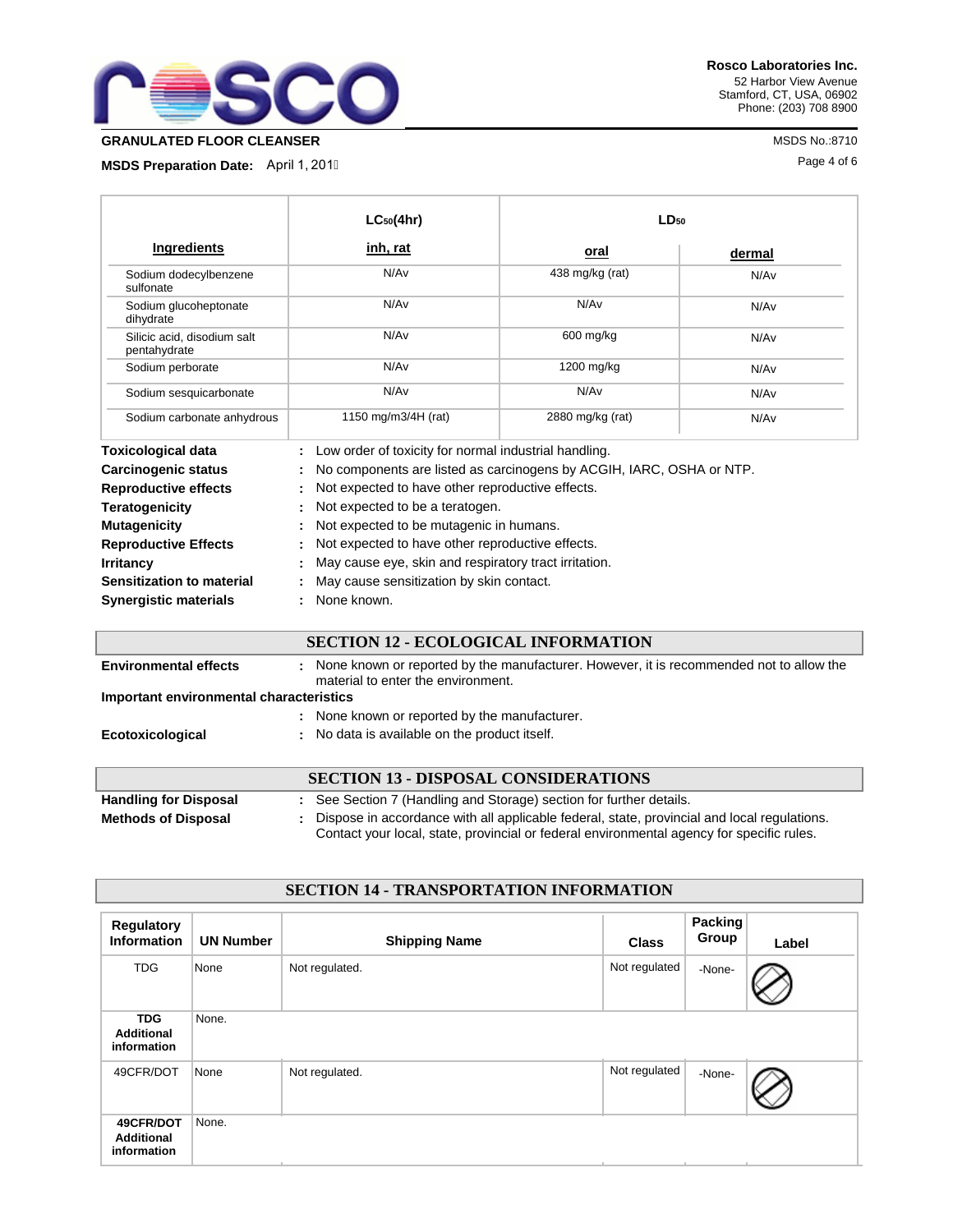

**GRANULATED FLOOR CLEANSER** MANUSIAL CONSULTING A STATE OF A STATE OF A STATE OF A STATE OF A STATE OF A STATE OF A STATE OF A STATE OF A STATE OF A STATE OF A STATE OF A STATE OF A STATE OF A STATE OF A STATE OF A STATE O

**MSDS Preparation Date:** Page 5 of 6

| <b>ICAO/IATA</b>                                     | None  | Not regulated. | Not regulated | -None- |  |
|------------------------------------------------------|-------|----------------|---------------|--------|--|
| <b>ICAO/IATA</b><br><b>Additional</b><br>information | None. |                |               |        |  |
| <b>IMDG</b>                                          | None  | Not regulated. | Not regulated | -None- |  |
| <b>IMDG</b><br><b>Additional</b><br>information      | None. |                |               |        |  |

## **SECTION 15 - REGULATORY INFORMATION**

#### **US Federal Information:**

 The following ingredient(s) is (are) not specifically listed on TSCA, but are listed as their anhydrous forms: Sodium perborate tetrahydrate (Sodium perborate, CAS No. 7632-04-4), Sodium glucoheptonate dihydrate (Sodium glucoheptonate, CAS No. 31138-65-5), Sodium sesquicarbonate (Sodium carbonate, CAS No. 497-19-8, Sodium bicarbonate, CAS No.144-55-8). All other ingredients are listed on TSCA.

SARA Section 313: This material is not subject to SARA notification requirements, since it does not contain any Toxic Chemical Constituents above de minimus concentrations.

#### **US State Right to Know Laws:**

California Proposition 65: To the best of our knowledge, this product does not contain any chemicals known to the State of California to cause cancer or reproductive harm.

#### **Canadian Regulations:**

The following ingredient(s) is (are) not specifically listed on the DSL/NDSL, but are listed as their anhydrous form: Sodium perborate tetrahydrate ( Sodium perborate, CAS No. 7632-04-4).

Canadian WHMIS Classification: D2B.

*This product has been classified according to the hazard criteria of the CPR and the MSDS contains all of the information required by the CPR.*

| <b>SECTION 16 - OTHER INFORMATION</b>                                                                                                                         |                                                                                                                                                                                                                                                                                                                                  |                                                                                                                                                   |  |  |  |
|---------------------------------------------------------------------------------------------------------------------------------------------------------------|----------------------------------------------------------------------------------------------------------------------------------------------------------------------------------------------------------------------------------------------------------------------------------------------------------------------------------|---------------------------------------------------------------------------------------------------------------------------------------------------|--|--|--|
| Legend                                                                                                                                                        | : ACGIH: American Conference of Governmental Industrial Hygienists<br>IARC: International Agency for Research on Cancer<br>N/Ap: not applicable<br>N/Av: not available<br>NIOSH: National Institute of Occupational Safety and Health<br>NTP: National Toxicology Program<br>OSHA: Occupational Safety and Health Administration |                                                                                                                                                   |  |  |  |
| <b>References</b>                                                                                                                                             |                                                                                                                                                                                                                                                                                                                                  | Information obtained from sources including original supplier's Material Safety Data Sheet,<br>and references including RTECS and CCOHS Cheminfo. |  |  |  |
| <b>Prepared for:</b><br>Rosco Laboratories Inc.<br>52 Harbor View Avenue<br>Stamford, CT, USA, 06902<br>Phone: (203) 708 8900<br>http://http://www.rosco.com/ |                                                                                                                                                                                                                                                                                                                                  |                                                                                                                                                   |  |  |  |
| <b>Prepared by:</b><br>ICC The Compliance Center Inc.<br>Canada: 1-888-977-4834<br><b>USA:</b><br>1-888-442-9628<br>http://www.thecompliancecenter.com        |                                                                                                                                                                                                                                                                                                                                  | The<br>Compliance<br>Center Inc.                                                                                                                  |  |  |  |